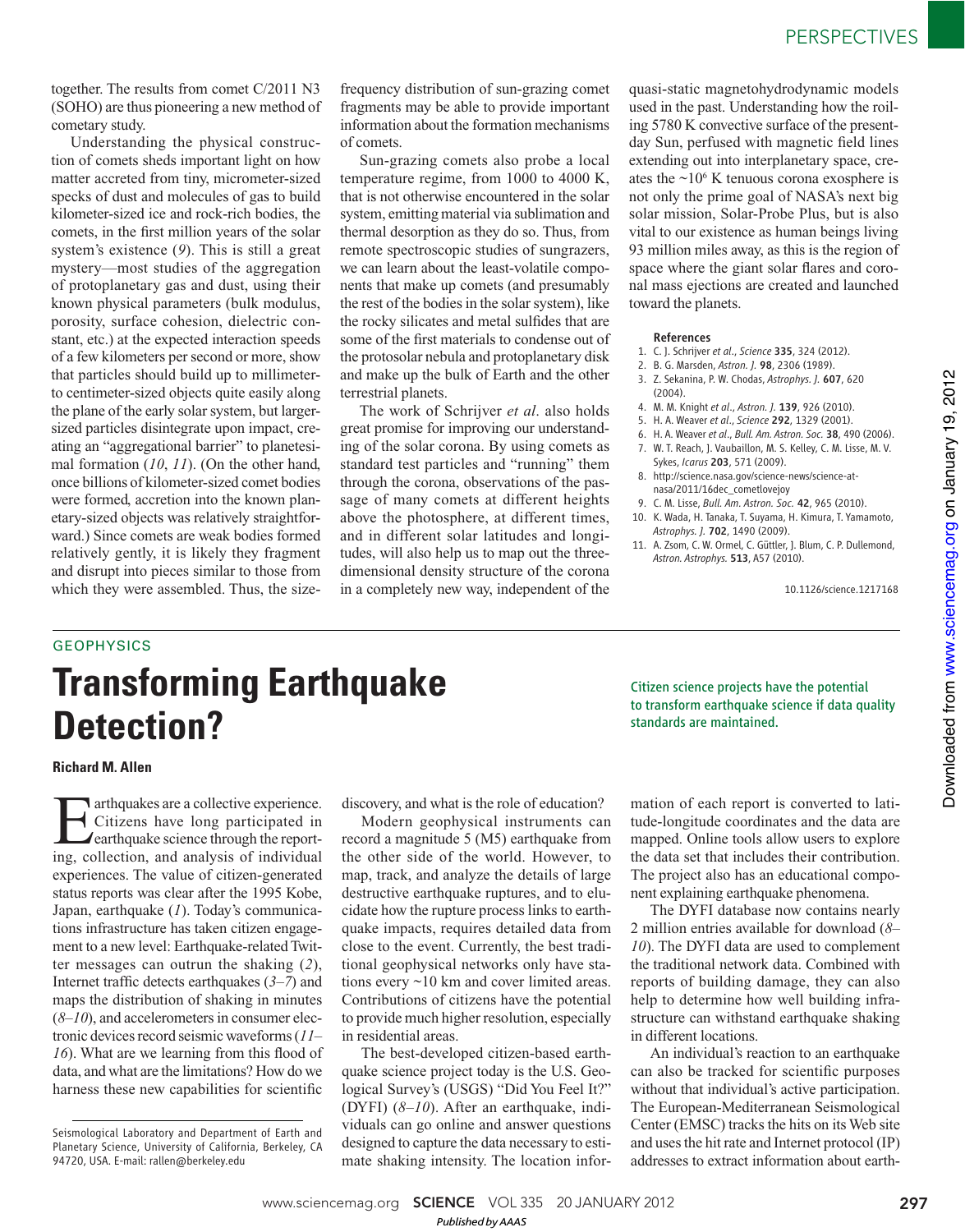

The value of citizen science. New networks allow citizen-scientists to host seismic stations and provide detailed waveform recordings. This instantaneous view of ground shaking looks like ripples on a pond propagating away from the earthquake source. In the future, such data may provide detailed observations of seismic wave propagation and earthquake source processes. The challenge is to maintain data quality and ensure that citizen networks are still active when the next big earthquake occurs.

quake occurrence and the likely affected areas ( *6*, *7*). Similarly, the USGS monitors Twitter messages containing the word "earthquake" to detect events  $(3-5)$ . This approach detects earthquakes that are broadly felt but provides no accurate location or magnitude information. Research continues into whether intensity information can be extracted from tweets.

Reports of individual experiences are valuable sources of data, but instrumental time series of ground motion contain much more information. Accelerometers that record such data are now embedded in many laptop computers and smart phones. The "iShake Cal" iPhone application records seismic waveforms and transmits them to a central server when it detects an earthquake ( *15*, *16*). The Quake-Catcher Network (QCN) uses the accelerometers in laptop computers to collect data in a similar way ( *11*, *12*). The accelerometers in both the iShake phones and the QCN laptops are orders of magnitude less sensitive than the instruments in traditional networks, and earthquake signals must be separated from everyday movements. However, for events of M5 and greater, the signals are strong enough to be clearly recorded, provided that the laptop or phone is within tens of kilometers of the epicenter and is stationary at the time of the quake.

USB accelerometers that plug into desktop computers and cost tens of dollars are an improvement on embedded instruments.

The sensor can be glued to a basement or the wall of a building, providing better coupling to ground or building motion and allowing detection of M3 earthquakes. Both the Community Seismic Network (CSN) and the QCN deploy such sensors in citizens' homes in earthquake-prone regions  $(11-14)$ . The USGS NetQuakes project uses a more robust system with a higher-quality sensor. An engineer bolts the ~\$6000 sensor package to the concrete basement of a home; the instrument is largely autonomous, needing only periodic connections to the citizen-host's wireless Internet. Online tools allow the citizen-scientist to look at the recorded data and compare recordings across the region (17).

This new age of networks has the potential to increase the density of instruments by an order of magnitude or more. Data from a recent deployment of 5000 sensors in a 5 km by 7 km area in Long Beach, California, by NodalSeismic Inc. show that as the seismic energy from nearby earthquakes radiates across the array, it deviates from the simple waves-on-a-pond pattern, indicating the complexities of the subsurface structure  $(18)$ . Dense data like this across swaths of earthquake-prone regions could substantially advance understanding of wave propagation effects and the earthquake source (see the figure). In addition, sensors can be placed in different types of locations, such as multiple stories of different types of buildings.

Finally, this approach provides one of the best opportunities to engage citizens to learn about earthquakes.

However, the challenges are substantial. First, how good are the data? Some sensors may record true ground or building motion, whereas others record the oscillations of a wobbly tabletop. Second, how robust will the networks be? How many will lose power or data in a large earthquake? And will they still be running by the time a large earthquake occurs? Long-term operation requires continued interest of the citizen-hosts to ensure that both hardware and software remain operational. Finally, privacy concerns may limit data use if individuals are not prepared to release precise sensor locations.

Despite these challenges, citizen-based projects have the potential to transform earthquake science if two conditions are met. First, amateur scientists must be able to explore the data and draw conclusions. Online educational tools such as those at DYFI allow individuals to see how their data are used and how they contribute to scientific discovery. This is crucial for maintaining continued participation. Second, the citizen-generated data must conform to high data management standards with accurate location and instrument type information. It must also be archived alongside traditional data in order to be useful to professional scientists and thereby drive fundamental discovery.

### References and Notes

- 1. E. M. Noam, H. Sato, *Science* 274, 739 (1996).
- 2. See www.youtube.com/watch?v=XJ1EQbmJ\_LQ.
- 3. P. S. Earle, D. C. Bowden, M. Guy, *Ann. Geophys.* 54, 10.4401/ag-5364 (2011).
- 4. P. S. Earle, *Nat. Geosci.* 3, 221 (2010).
- 5. To follow the USGS tweet-derived earthquake information, subscribe to @USGSted on twitter.com.
- 6. R. Bossu *et al*., *Ann. Geophys.* 54, 10.4401/ag-5265 (2011).
- 7. R. Bossu *et al*., in *Comparative Emergency Management: Examining Global and Regional Responses to Disasters*, D. M. Miller, J. Rivera, Eds. (Auerbach/Taylor and Francis, New York, 2011), pp. 235–257.
- 8. D. J. Wald *et al*., *Ann. Geophys.* 54, 10.4401/ag-5354  $(2011)$
- 9. G. M. Atkinson, D. J. Wald, *Seismol. Res. Lett.* 78, 362 (2007).
- 10. See http://earthquake.usgs.gov/dyfi .
- 11. A. I. Chung *et al*., *Seismol. Res. Lett.* 82, 526 (2011).
- 12. See http://qcn.stanford.edu.
- 13. R. W. Clayton *et al*., *Ann. Geophys.* 54, 10.4401/ag-5269 (2011).
- 14. See http://map.communityseismicnetwork.org.
- 15. S. Dashti *et al*., "iShake: Using Personal Devices to Deliver Rapid Semi-Qualitative Earthquake Shaking Information," USGS Final Technical Report, G10AP00006 (2011).
- 16. See http://ishakeberkeley.appspot.com/.
- 17. See http://earthquake.usgs.gov/monitoring/netquakes.
- 18. See www.gps.caltech.edu/~clay/EQmovies/EQmovies.html.

### Supporting Online Material

www.sciencemag.org/cgi/content/full/335/6066/297/DC1 Movie S1

10.1126/science.1214650

CREDIT: P. HUEY/SCIENCE

CREDIT

P. HUEY/SCIENCE

on January 19, 2012

[www.sciencemag.org](http://www.sciencemag.org/)

Downloaded from www.sciencemag.org on January 19, 2012

Downloaded from

298 2012 2012 VOL 335 SCIENCE www.sciencemag.org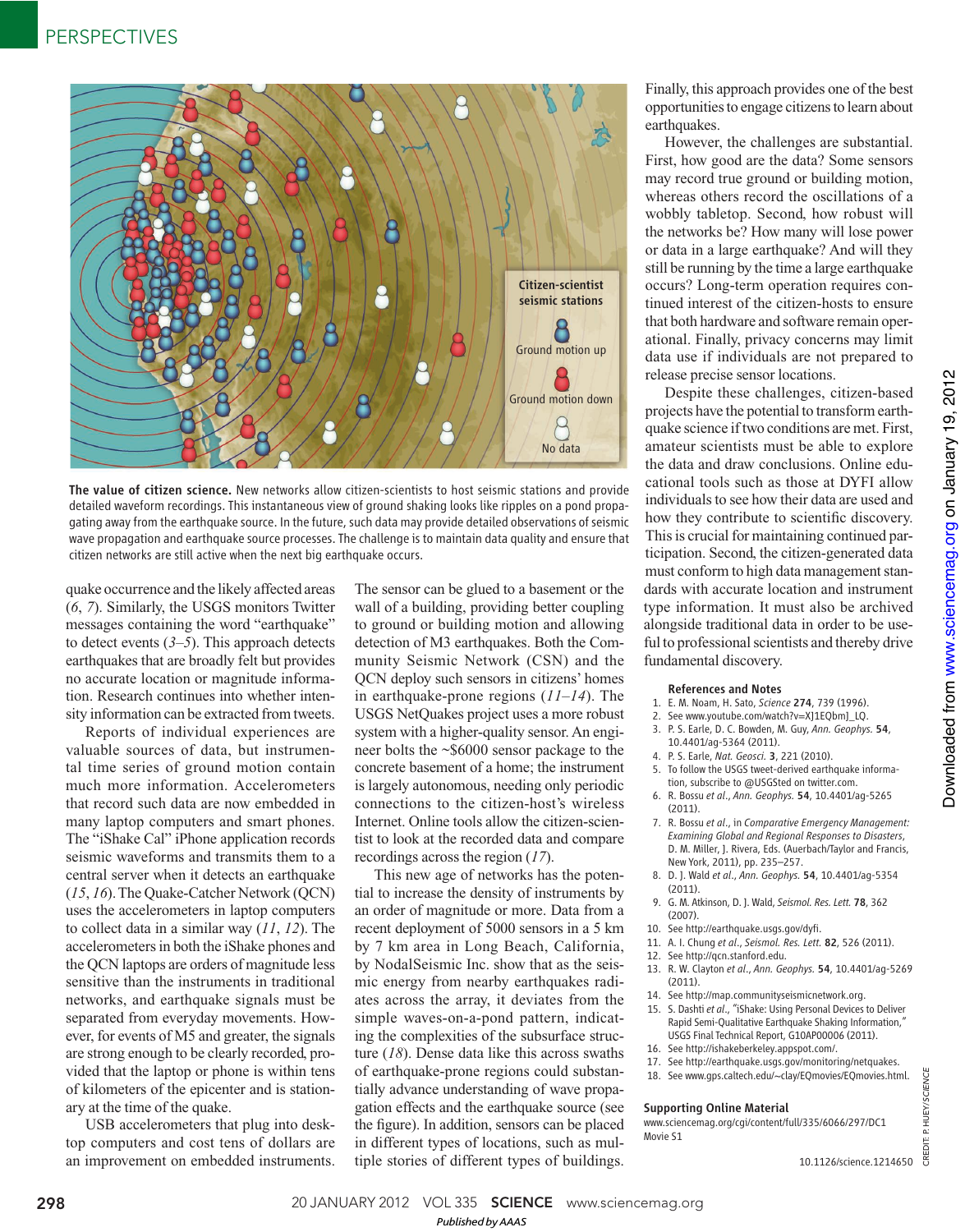www.sciencemag.org/cgi/content/full/335/6066/297/DC1



## Supporting Online Material for

## **Transforming Earthquake Detection?**

Richard M. Allen

E-mail: rallen@berkeley.edu

Published 20 January 2012, *Science* **335**, 297 (2012) DOI: 10.1126/science.1214650

### **This PDF file includes:**

Movie S1 caption

**Other Supporting Online Material for this manuscript includes the following:**  (available at www.sciencemag.org/cgi/content/full/335/6066/297/DC1)

Movie S1